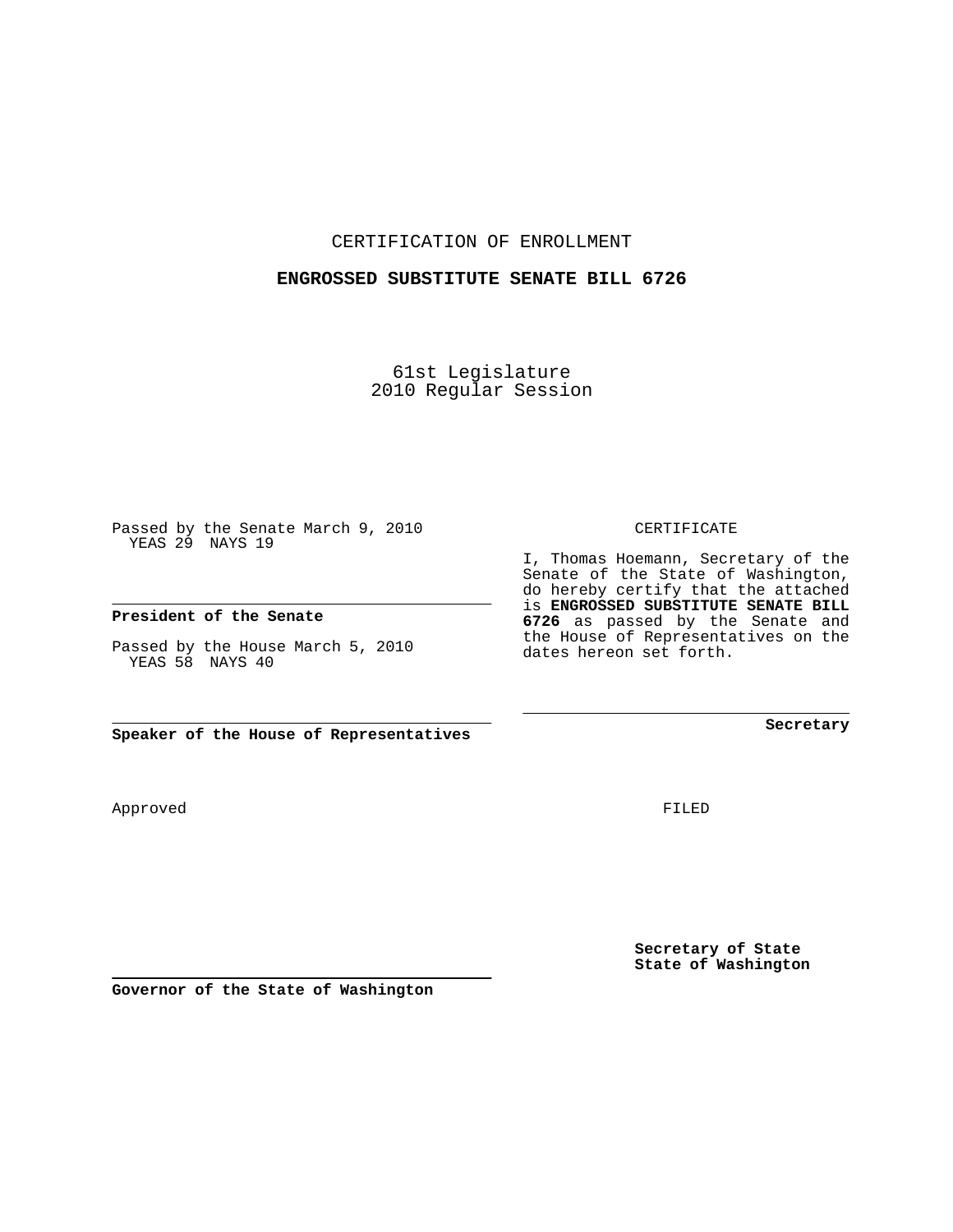## **ENGROSSED SUBSTITUTE SENATE BILL 6726** \_\_\_\_\_\_\_\_\_\_\_\_\_\_\_\_\_\_\_\_\_\_\_\_\_\_\_\_\_\_\_\_\_\_\_\_\_\_\_\_\_\_\_\_\_

\_\_\_\_\_\_\_\_\_\_\_\_\_\_\_\_\_\_\_\_\_\_\_\_\_\_\_\_\_\_\_\_\_\_\_\_\_\_\_\_\_\_\_\_\_

AS AMENDED BY THE HOUSE

Passed Legislature - 2010 Regular Session

## **State of Washington 61st Legislature 2010 Regular Session**

**By** Senate Labor, Commerce & Consumer Protection (originally sponsored by Senators Marr, Kohl-Welles, Ranker, Murray, McDermott, Keiser, Prentice, Kauffman, Kline, Kilmer, Fraser, and Pridemore)

READ FIRST TIME 02/05/10.

 1 AN ACT Relating to making the governor the public employer of 2 language access providers; amending RCW 41.56.030, 41.56.113, 3 41.04.810, 43.01.047, and 74.04.025; adding a new section to chapter 4 41.56 RCW; and creating new sections.

5 BE IT ENACTED BY THE LEGISLATURE OF THE STATE OF WASHINGTON:

 6 NEW SECTION. **Sec. 1.** (1) No later than thirty days after the 7 effective date of this section, the office of financial management 8 shall establish a working group on language access services.

 9 (2) The working group shall include members that have experience 10 and knowledge of language access services in Washington state, 11 including representatives of a statewide association representing 12 hospitals, community health centers and providers for underserved and 13 immigrant populations, statewide associations representing physicians, 14 other health care providers who serve medicaid patients, a statewide 15 labor union currently working with language access providers, statewide 16 professional interpreter associations, community-based organizations 17 that advocate for persons with limited English proficiency, language 18 access providers, language access agencies, brokers, and the department 19 of social and health services.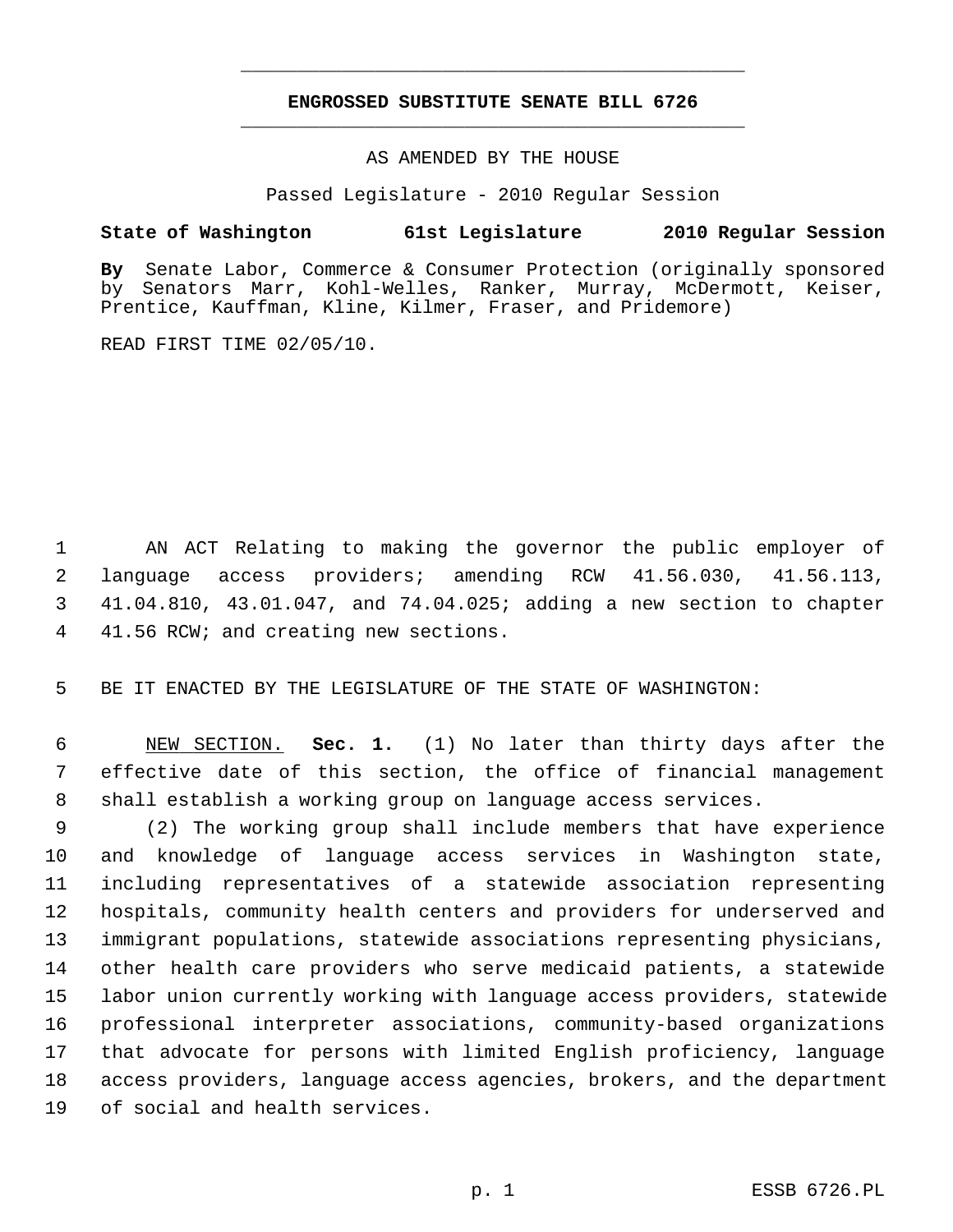1 (3) A representative of the office of financial management shall 2 chair the working group, and the department shall provide staff to 3 support the working group's activities.

 4 (4) The working group shall develop a plan to improve the 5 efficiency and effectiveness of language access services. The plan 6 shall describe the best possible means by which the following criteria 7 are achieved: Administrative and overhead costs, including brokers and 8 language access agencies, are reduced; timeliness and flexibility for 9 medical providers is improved; access to services is maintained or 10 improved; the pool of qualified interpreters is stabilized; and fraud 11 and abuse are prevented.

12 (5) The office of financial management shall report the findings of 13 the working group to the legislature no later than September 30, 2010.

14 NEW SECTION. **Sec. 2.** A new section is added to chapter 41.56 RCW 15 to read as follows:

16 (1) In addition to the entities listed in RCW 41.56.020, this 17 chapter applies to the governor with respect to language access 18 providers. Solely for the purposes of collective bargaining and as 19 expressly limited under subsections (2) and (3) of this section, the 20 governor is the public employer of language access providers who, 21 solely for the purposes of collective bargaining, are public employees. 22 The governor or the governor's designee shall represent the public 23 employer for bargaining purposes.

24 (2) There shall be collective bargaining, as defined in RCW 25 41.56.030, between the governor and language access providers, except 26 as follows:

27 (a) A statewide unit of all language access providers is the only 28 unit appropriate for purposes of collective bargaining under RCW 29 41.56.060;

30 (b) The exclusive bargaining representative of language access 31 providers in the unit specified in (a) of this subsection shall be the 32 representative chosen in an election conducted pursuant to RCW 33 41.56.070.

34 Bargaining authorization cards furnished as the showing of interest 35 in support of any representation petition or motion for intervention 36 filed under this section are exempt from disclosure under chapter 42.56 37 RCW;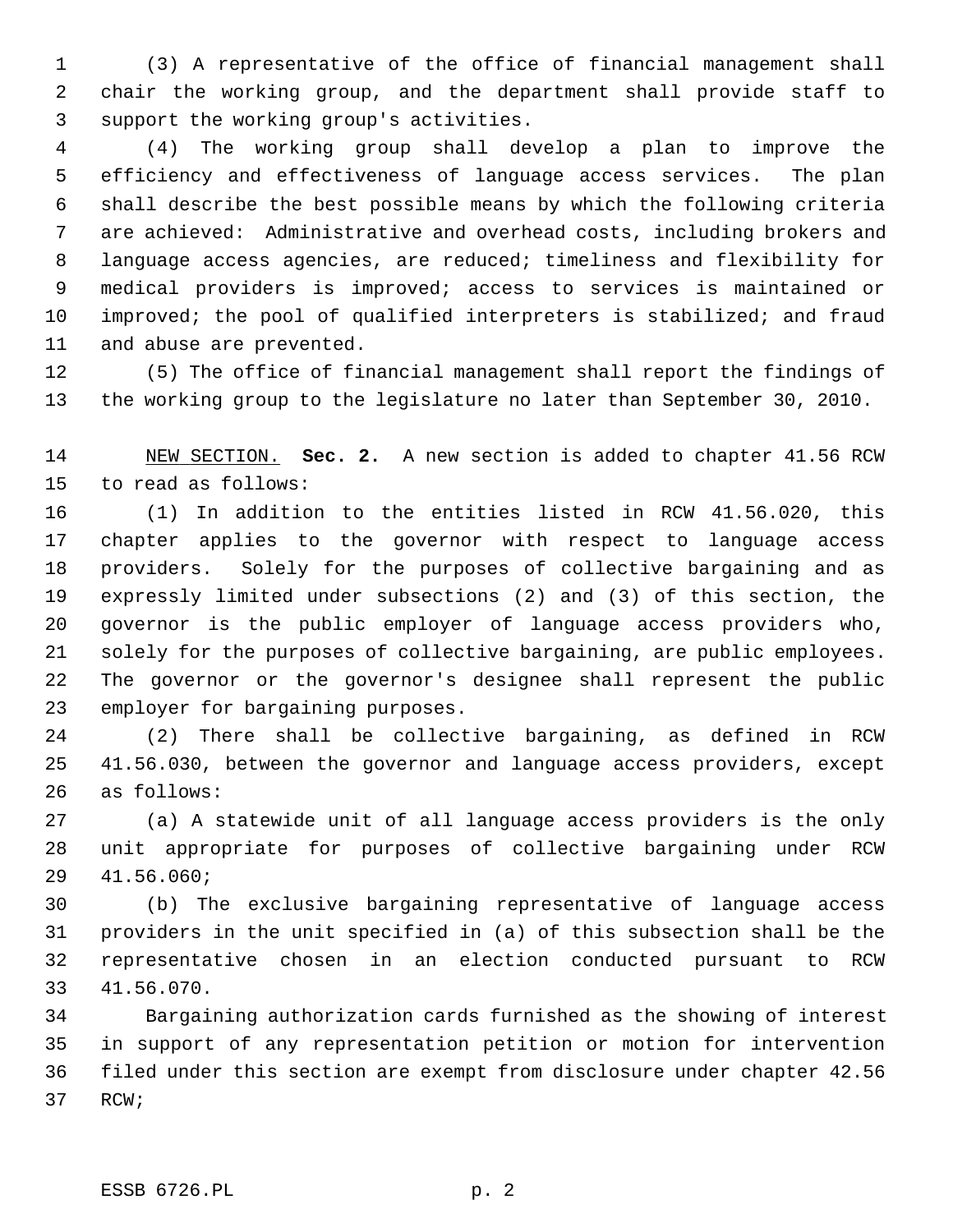1 (c) Notwithstanding the definition of "collective bargaining" in 2 RCW 41.56.030(4), the scope of collective bargaining for language 3 access providers under this section is limited solely to: (i) Economic 4 compensation, such as the manner and rate of payments; (ii) 5 professional development and training; (iii) labor-management 6 committees; and (iv) grievance procedures. Retirement benefits are not 7 subject to collective bargaining. By such obligation neither party may 8 be compelled to agree to a proposal or be required to make a concession 9 unless otherwise provided in this chapter;

10 (d) In addition to the entities listed in the mediation and 11 interest arbitration provisions of RCW 41.56.430 through 41.56.470 and 12 41.56.480, the provisions apply to the governor or the governor's 13 designee and the exclusive bargaining representative of language access 14 providers, except that:

15 (i) In addition to the factors to be taken into consideration by an 16 interest arbitration panel under RCW 41.56.465, the panel shall 17 consider the financial ability of the state to pay for the compensation 18 and benefit provisions of a collective bargaining agreement;

19 (ii) The decision of the arbitration panel is not binding on the 20 legislature and, if the legislature does not approve the request for 21 funds necessary to implement the compensation and benefit provisions of 22 the arbitrated collective bargaining agreement, the decision is not 23 binding on the state;

24 (e) Language access providers do not have the right to strike.

25 (3) Language access providers who are public employees solely for 26 the purposes of collective bargaining under subsection (1) of this 27 section are not, for that reason, employees of the state for any other 28 purpose. This section applies only to the governance of the collective 29 bargaining relationship between the employer and language access 30 providers as provided in subsections (1) and (2) of this section.

31 (4) Each party with whom the department of social and health 32 services contracts for language access services and each of their 33 subcontractors shall provide to the department an accurate list of 34 language access providers, as defined in RCW 41.56.030, including their 35 names, addresses, and other contact information, annually by January 36 30th, except that initially the lists must be provided within thirty 37 days of the effective date of this section. The department shall, upon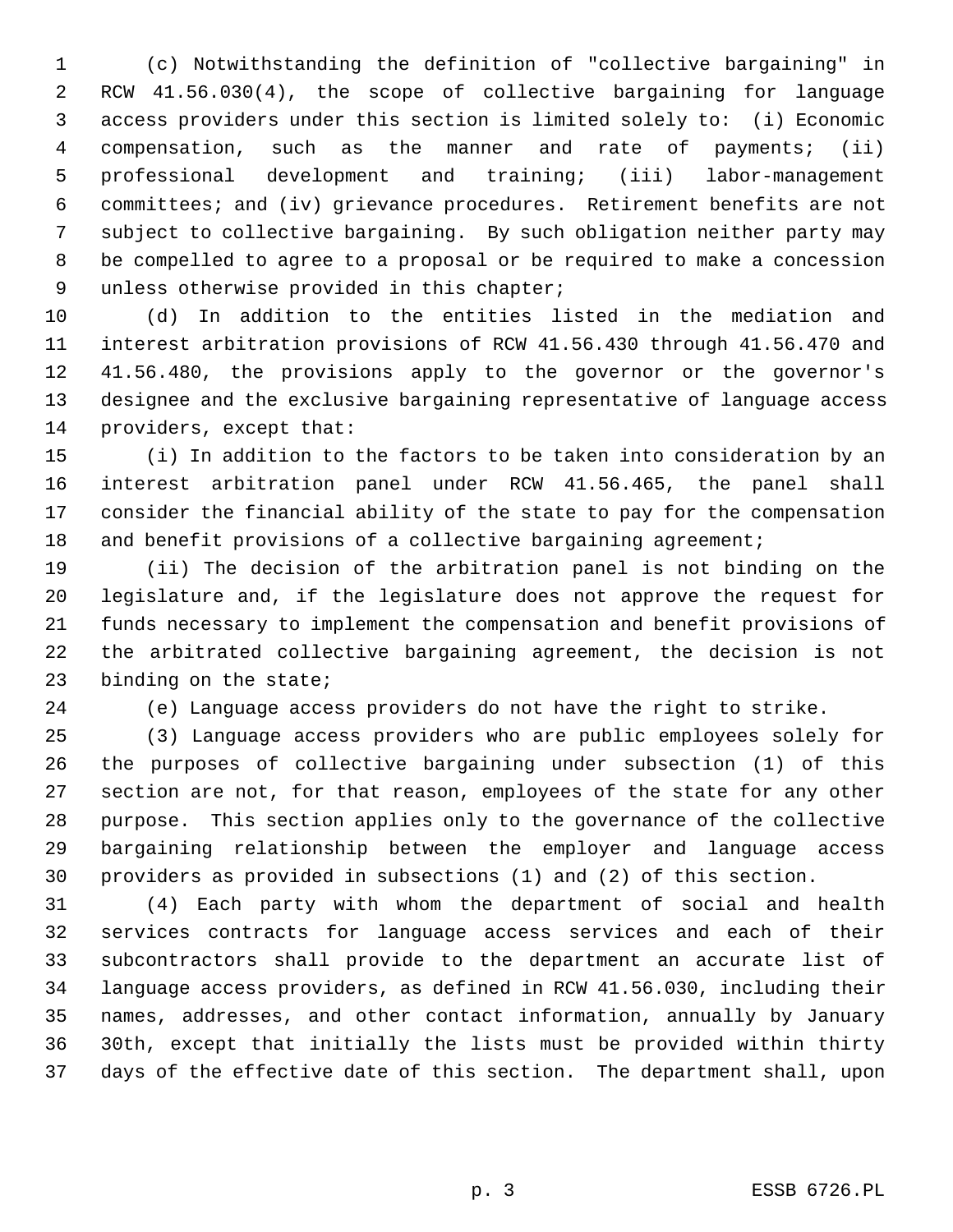1 request, provide a list of all language access providers, including 2 their names, addresses, and other contact information, to a labor union 3 seeking to represent language access providers.

4 (5) This section does not create or modify:

 5 (a) The department's obligation to comply with the federal statute 6 and regulations; and

 7 (b) The legislature's right to make programmatic modifications to 8 the delivery of state services under chapter 74.04 RCW. The governor 9 may not enter into, extend, or renew any agreement under this chapter 10 that does not expressly reserve the legislative rights described in 11 this subsection.

12 (6) Upon meeting the requirements of subsection (7) of this 13 section, the governor must submit, as a part of the proposed biennial 14 or supplemental operating budget submitted to the legislature under RCW 15 43.88.030, a request for funds necessary to implement the compensation 16 and benefit provisions of a collective bargaining agreement entered 17 into under this section or for legislation necessary to implement the 18 agreement.

19 (7) A request for funds necessary to implement the compensation and 20 benefit provisions of a collective bargaining agreement entered into 21 under this section may not be submitted by the governor to the 22 legislature unless the request has been:

23 (a) Submitted to the director of financial management by October 24 1st prior to the legislative session at which the requests are to be 25 considered, except that, for initial negotiations under this section, 26 the request may not be submitted before July 1, 2011; and

27 (b) Certified by the director of financial management as 28 financially feasible for the state or reflective of a binding decision 29 of an arbitration panel reached under subsection (2)(d) of this 30 section.

31 (8) The legislature must approve or reject the submission of the 32 request for funds as a whole. If the legislature rejects or fails to 33 act on the submission, any collective bargaining agreement must be 34 reopened for the sole purpose of renegotiating the funds necessary to 35 implement the agreement.

36 (9) If, after the compensation and benefit provisions of an 37 agreement are approved by the legislature, a significant revenue 38 shortfall occurs resulting in reduced appropriations, as declared by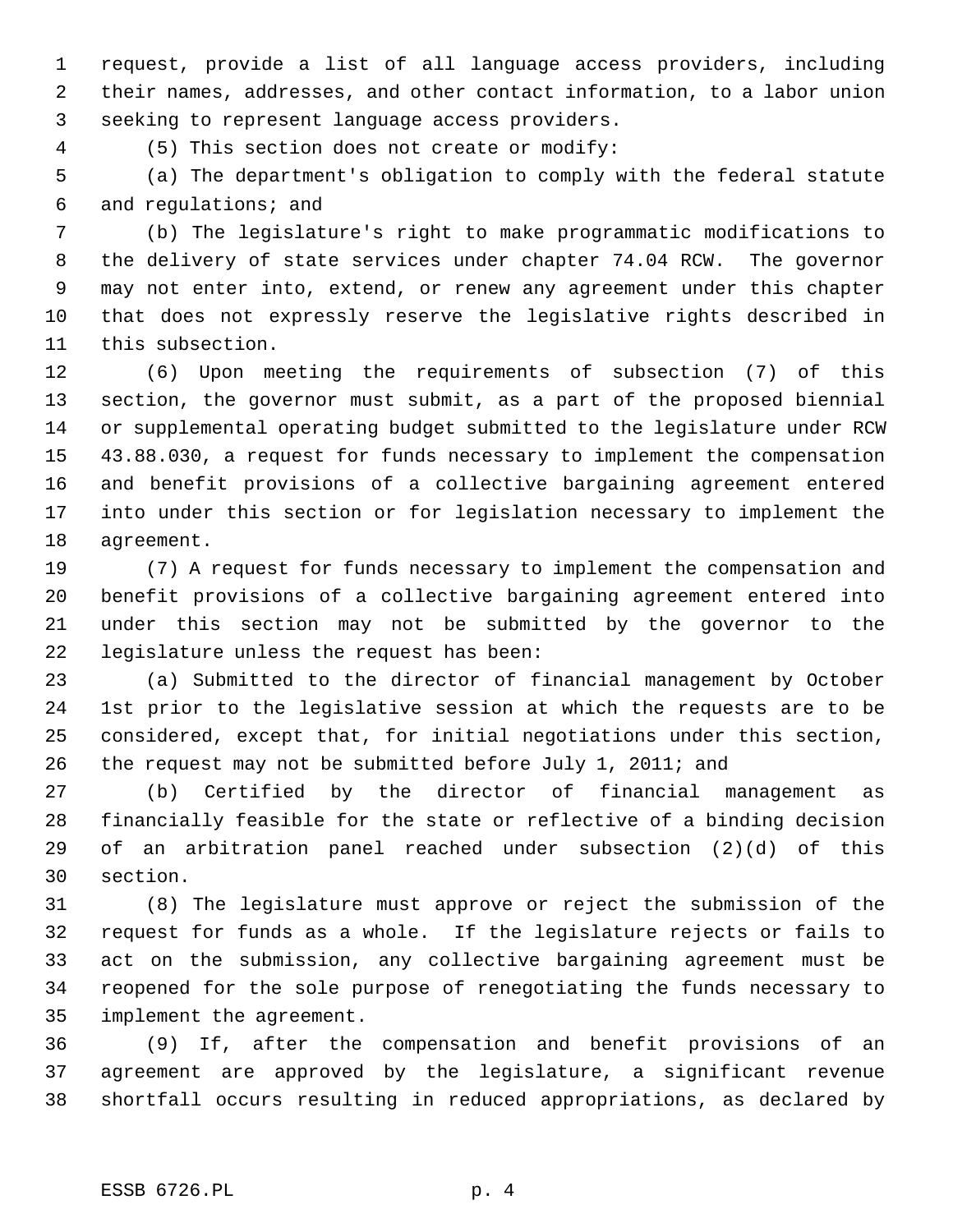1 proclamation of the governor or by resolution of the legislature, both 2 parties shall immediately enter into collective bargaining for a 3 mutually agreed upon modification of the agreement.

 4 (10) After the expiration date of any collective bargaining 5 agreement entered into under this section, all of the terms and 6 conditions specified in the agreement remain in effect until the 7 effective date of a subsequent agreement, not to exceed one year from 8 the expiration date stated in the agreement.

 9 (11) In enacting this section, the legislature intends to provide 10 state action immunity under federal and state antitrust laws for the 11 joint activities of language access providers and their exclusive 12 bargaining representative to the extent the activities are authorized 13 by this chapter.

14 **Sec. 3.** RCW 41.56.030 and 2007 c 184 s 2 are each amended to read 15 as follows:

16 As used in this chapter:

17 (1) "Public employer" means any officer, board, commission, 18 council, or other person or body acting on behalf of any public body 19 governed by this chapter, or any subdivision of such public body. For 20 the purposes of this section, the public employer of district court or 21 superior court employees for wage-related matters is the respective 22 county legislative authority, or person or body acting on behalf of the 23 legislative authority, and the public employer for nonwage-related 24 matters is the judge or judge's designee of the respective district 25 court or superior court.

26 (2) "Public employee" means any employee of a public employer 27 except any person (a) elected by popular vote, or (b) appointed to 28 office pursuant to statute, ordinance or resolution for a specified 29 term of office as a member of a multimember board, commission, or 30 committee, whether appointed by the executive head or body of the 31 public employer, or (c) whose duties as deputy, administrative 32 assistant or secretary necessarily imply a confidential relationship to 33 (i) the executive head or body of the applicable bargaining unit, or 34 (ii) any person elected by popular vote, or (iii) any person appointed 35 to office pursuant to statute, ordinance or resolution for a specified 36 term of office as a member of a multimember board, commission, or 37 committee, whether appointed by the executive head or body of the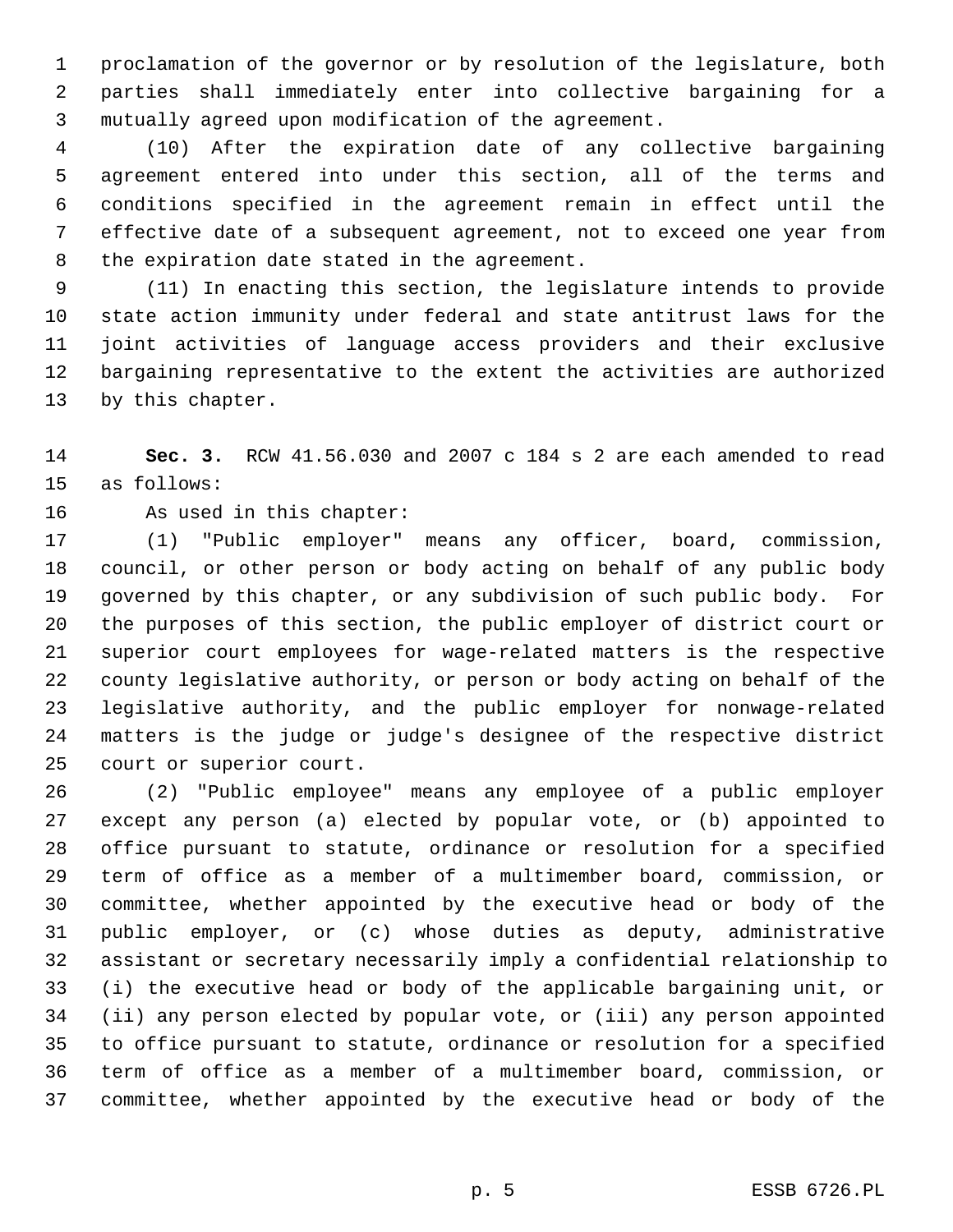1 public employer, or (d) who is a court commissioner or a court 2 magistrate of superior court, district court, or a department of a 3 district court organized under chapter 3.46 RCW, or (e) who is a 4 personal assistant to a district court judge, superior court judge, or 5 court commissioner. For the purpose of (e) of this subsection, no more 6 than one assistant for each judge or commissioner may be excluded from 7 a bargaining unit.

 8 (3) "Bargaining representative" means any lawful organization which 9 has as one of its primary purposes the representation of employees in 10 their employment relations with employers.

11 (4) "Collective bargaining" means the performance of the mutual 12 obligations of the public employer and the exclusive bargaining 13 representative to meet at reasonable times, to confer and negotiate in 14 good faith, and to execute a written agreement with respect to 15 grievance procedures and collective negotiations on personnel matters, 16 including wages, hours and working conditions, which may be peculiar to 17 an appropriate bargaining unit of such public employer, except that by 18 such obligation neither party shall be compelled to agree to a proposal 19 or be required to make a concession unless otherwise provided in this 20 chapter.

21 (5) "Commission" means the public employment relations commission.

22 (6) "Executive director" means the executive director of the 23 commission.

24 (7) "Uniformed personnel" means: (a) Law enforcement officers as 25 defined in RCW 41.26.030 employed by the governing body of any city or 26 town with a population of two thousand five hundred or more and law 27 enforcement officers employed by the governing body of any county with 28 a population of ten thousand or more; (b) correctional employees who 29 are uniformed and nonuniformed, commissioned and noncommissioned 30 security personnel employed in a jail as defined in RCW 31 70.48.020( $(\frac{5}{2})$ ) (9), by a county with a population of seventy thousand 32 or more, and who are trained for and charged with the responsibility of 33 controlling and maintaining custody of inmates in the jail and 34 safeguarding inmates from other inmates; (c) general authority 35 Washington peace officers as defined in RCW 10.93.020 employed by a 36 port district in a county with a population of one million or more; (d) 37 security forces established under RCW 43.52.520; (e) firefighters as 38 that term is defined in RCW 41.26.030; (f) employees of a port district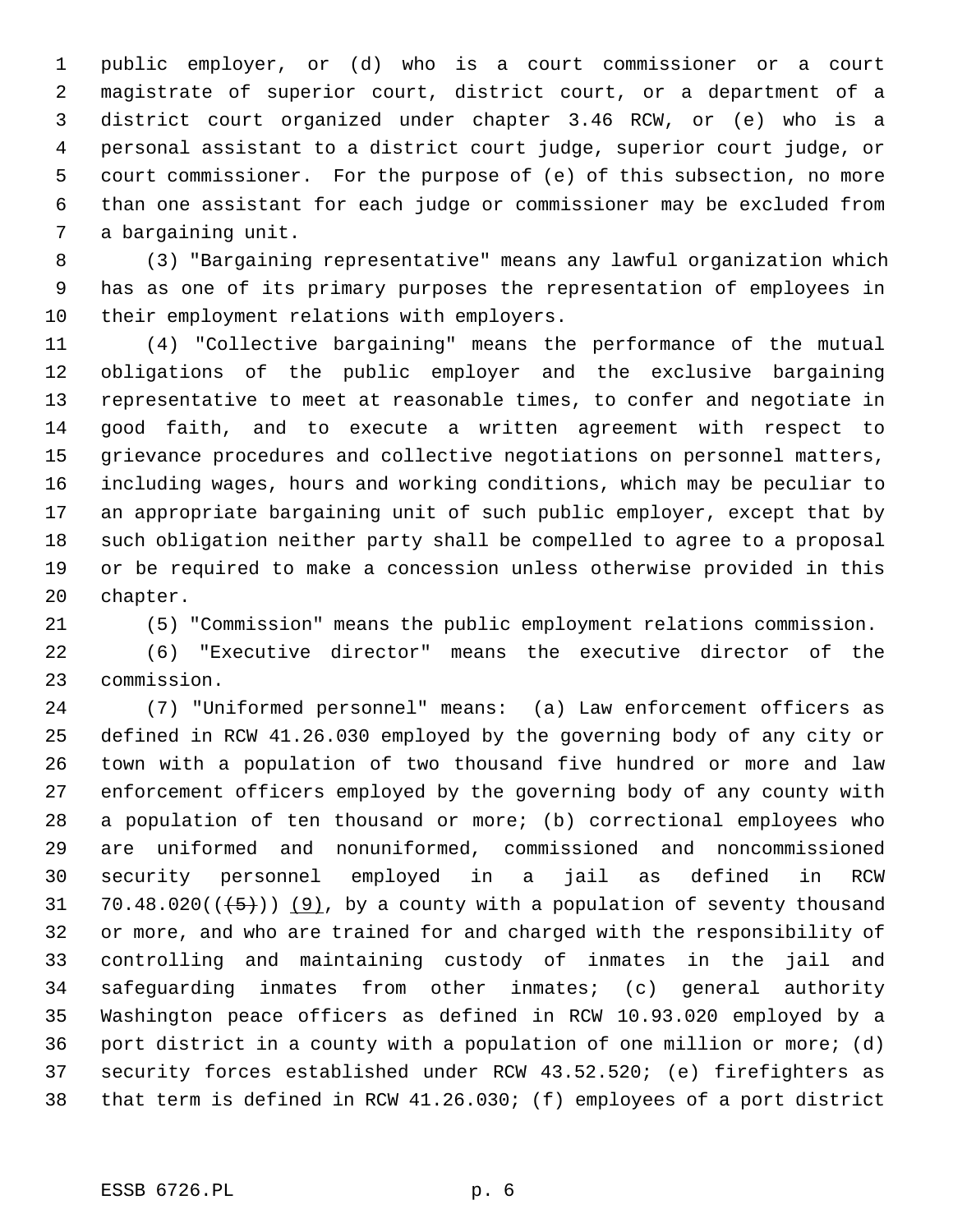1 in a county with a population of one million or more whose duties 2 include crash fire rescue or other firefighting duties; (g) employees 3 of fire departments of public employers who dispatch exclusively either 4 fire or emergency medical services, or both; or (h) employees in the 5 several classes of advanced life support technicians, as defined in RCW 6 18.71.200, who are employed by a public employer.

 7 (8) "Institution of higher education" means the University of 8 Washington, Washington State University, Central Washington University, 9 Eastern Washington University, Western Washington University, The 10 Evergreen State College, and the various state community colleges.

11 (9) "Home care quality authority" means the authority under chapter 12 74.39A RCW.

13 (10) "Individual provider" means an individual provider as defined 14 in RCW 74.39A.240(4) who, solely for the purposes of collective 15 bargaining, is a public employee as provided in RCW 74.39A.270.

16 (11) "Child care subsidy" means a payment from the state through a 17 child care subsidy program established pursuant to RCW 74.12.340 or 18 74.08A.340, 45 C.F.R. Sec. 98.1 through 98.17, or any successor 19 program.

20 (12) "Family child care provider" means a person who: (a) Provides 21 regularly scheduled care for a child or children in the home of the 22 provider or in the home of the child or children for periods of less 23 than twenty-four hours or, if necessary due to the nature of the 24 parent's work, for periods equal to or greater than twenty-four hours; 25 (b) receives child care subsidies; and (c) is either licensed by the 26 state under RCW 74.15.030 or is exempt from licensing under chapter 27 74.15 RCW.

28 (13) "Adult family home provider" means a provider as defined in 29 RCW 70.128.010 who receives payments from the medicaid and state-funded 30 long-term care programs.

 (14)(a) "Language access provider" means any independent contractor who provides spoken language interpreter services for department of social and health services appointments or medicaid enrollee appointments, or provided these services on or after January 1, 2009, and before the effective date of this section, whether paid by a broker, language access agency, or the department.

37 (b) "Language access provider" does not mean an owner, manager, or 38 employee of a broker or a language access agency.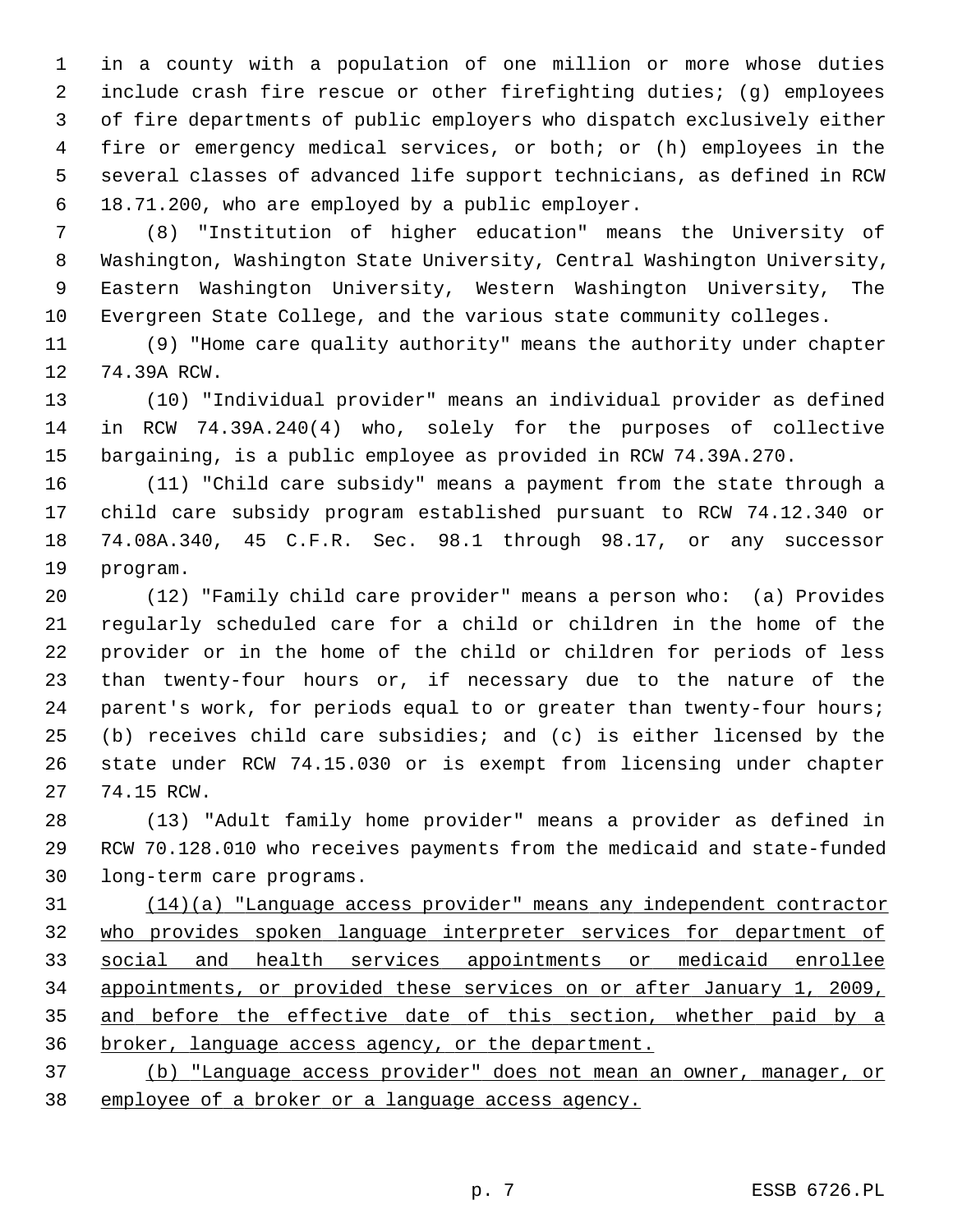1 **Sec. 4.** RCW 41.56.113 and 2007 c 184 s 3 are each amended to read 2 as follows:

 3 (1) This subsection (1) applies only if the state makes the 4 payments directly to a provider.

 5 (a) Upon the written authorization of an individual provider, a 6 family child care provider,  $((\theta \hat{r}))$  an adult family home provider, or a 7 language access provider within the bargaining unit and after the 8 certification or recognition of the bargaining unit's exclusive 9 bargaining representative, the state as payor, but not as the employer, 10 shall, subject to  $(c)$  of this subsection  $((+3)$  of this section)), 11 deduct from the payments to an individual provider, a family child care 12 provider,  $((\theta \cdot \hat{r}))$  an adult family home provider, or a language access 13 provider the monthly amount of dues as certified by the secretary of 14 the exclusive bargaining representative and shall transmit the same to 15 the treasurer of the exclusive bargaining representative.

16  $((2))$  (b) If the governor and the exclusive bargaining 17 representative of a bargaining unit of individual providers, family 18 child care providers,  $((\theta \cdot \hat{r}))$  adult family home providers, or language 19 access providers enter into a collective bargaining agreement that:

20 ( $(\overline{a})$ ) (i) Includes a union security provision authorized in RCW 21 41.56.122, the state as payor, but not as the employer, shall, subject 22 to (c) of this subsection  $((3)$  of this section)), enforce the 23 agreement by deducting from the payments to bargaining unit members the 24 dues required for membership in the exclusive bargaining 25 representative, or, for nonmembers thereof, a fee equivalent to the 26 dues; or

 $27$  (( $\left(\frac{1}{b}\right)$ ) (ii) Includes requirements for deductions of payments other 28 than the deduction under  $(a)(i)$  of this subsection, the state, as 29 payor, but not as the employer, shall, subject to (c) of this 30 subsection  $((+3)$  of this section)), make such deductions upon written 31 authorization of the individual provider, family child care provider,  $32$  (( $\sigma$ r)) adult family home provider, or language access provider.

33 ( $((3)(a))$  (c)(i) The initial additional costs to the state in 34 making deductions from the payments to individual providers, family 35 child care providers, ((and)) adult family home providers, and language 36 access providers under this section shall be negotiated, agreed upon in 37 advance, and reimbursed to the state by the exclusive bargaining 38 representative.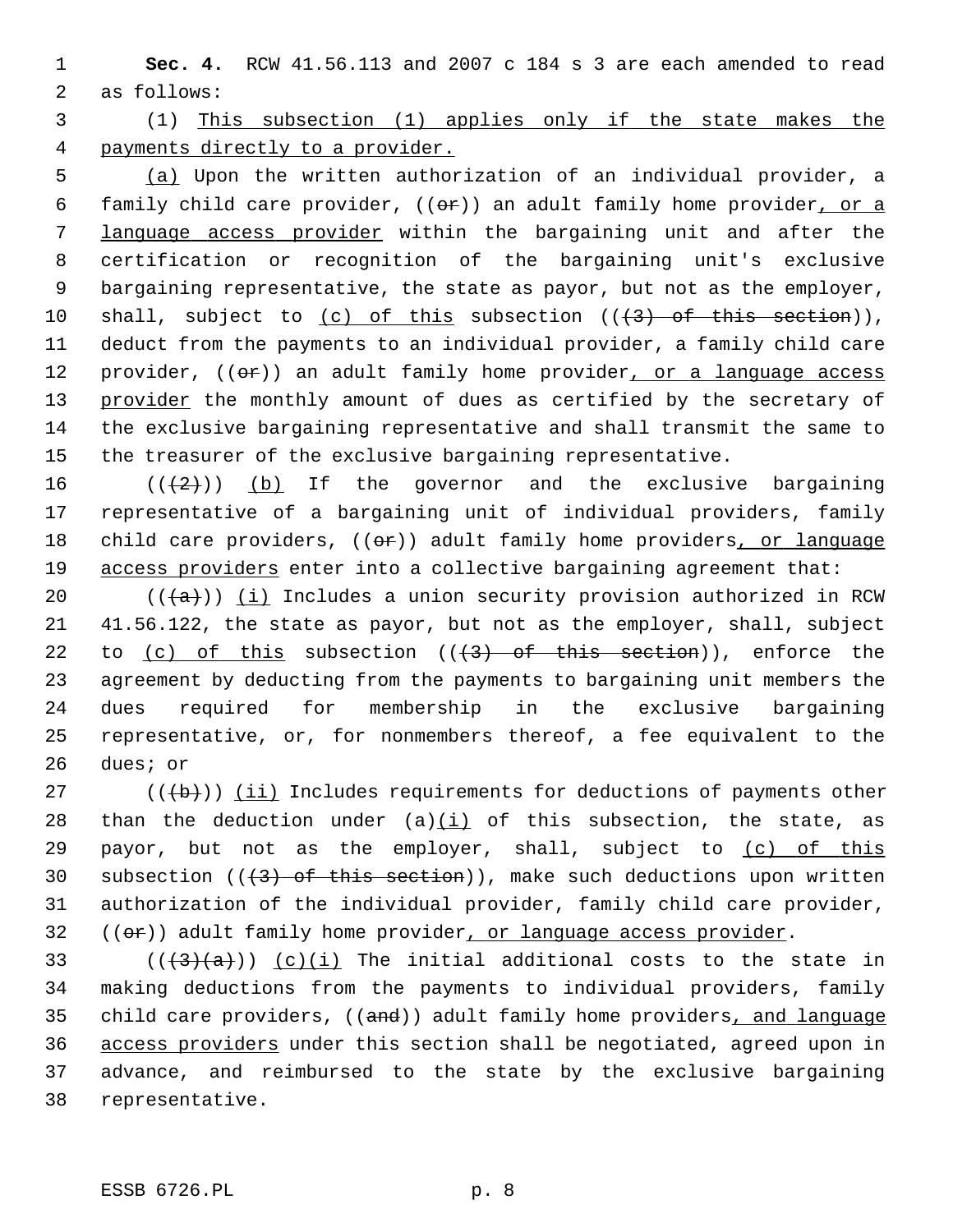1  $((\n\dagger b))$  (ii) The allocation of ongoing additional costs to the 2 state in making deductions from the payments to individual providers, 3 family child care providers, ((or)) adult family home providers, or 4 language access providers under this section shall be an appropriate 5 subject of collective bargaining between the exclusive bargaining 6 representative and the governor unless prohibited by another statute. 7 If no collective bargaining agreement containing a provision allocating 8 the ongoing additional cost is entered into between the exclusive 9 bargaining representative and the governor, or if the legislature does 10 not approve funding for the collective bargaining agreement as provided 11 in RCW 74.39A.300, 41.56.028, ((or)) 41.56.029, or section 2 of this 12 act, as applicable, the ongoing additional costs to the state in making 13 deductions from the payments to individual providers, family child care 14 providers, ((or)) adult family home providers, or language access 15 providers under this section shall be negotiated, agreed upon in 16 advance, and reimbursed to the state by the exclusive bargaining 17 representative.

18  $((4+))$  (d) The governor and the exclusive bargaining 19 representative of a bargaining unit of family child care providers may 20 not enter into a collective bargaining agreement that contains a union 21 security provision unless the agreement contains a process, to be 22 administered by the exclusive bargaining representative of a bargaining 23 unit of family child care providers, for hardship dispensation for 24 license- exempt family child care providers who are also temporary 25 assistance for needy families recipients or WorkFirst participants.

26 (2) This subsection (2) applies only if the state does not make the 27 payments directly to a provider.

 (a) Upon the written authorization of a language access provider within the bargaining unit and after the certification or recognition of the bargaining unit's exclusive bargaining representative, the state shall require through its contracts with third parties that:

 (i) The monthly amount of dues as certified by the secretary of the exclusive bargaining representative be deducted from the payments to the language access provider and transmitted to the treasurer of the exclusive bargaining representative; and

36 (ii) A record showing that dues have been deducted as specified in 37 (a)(i) of this subsection be provided to the state.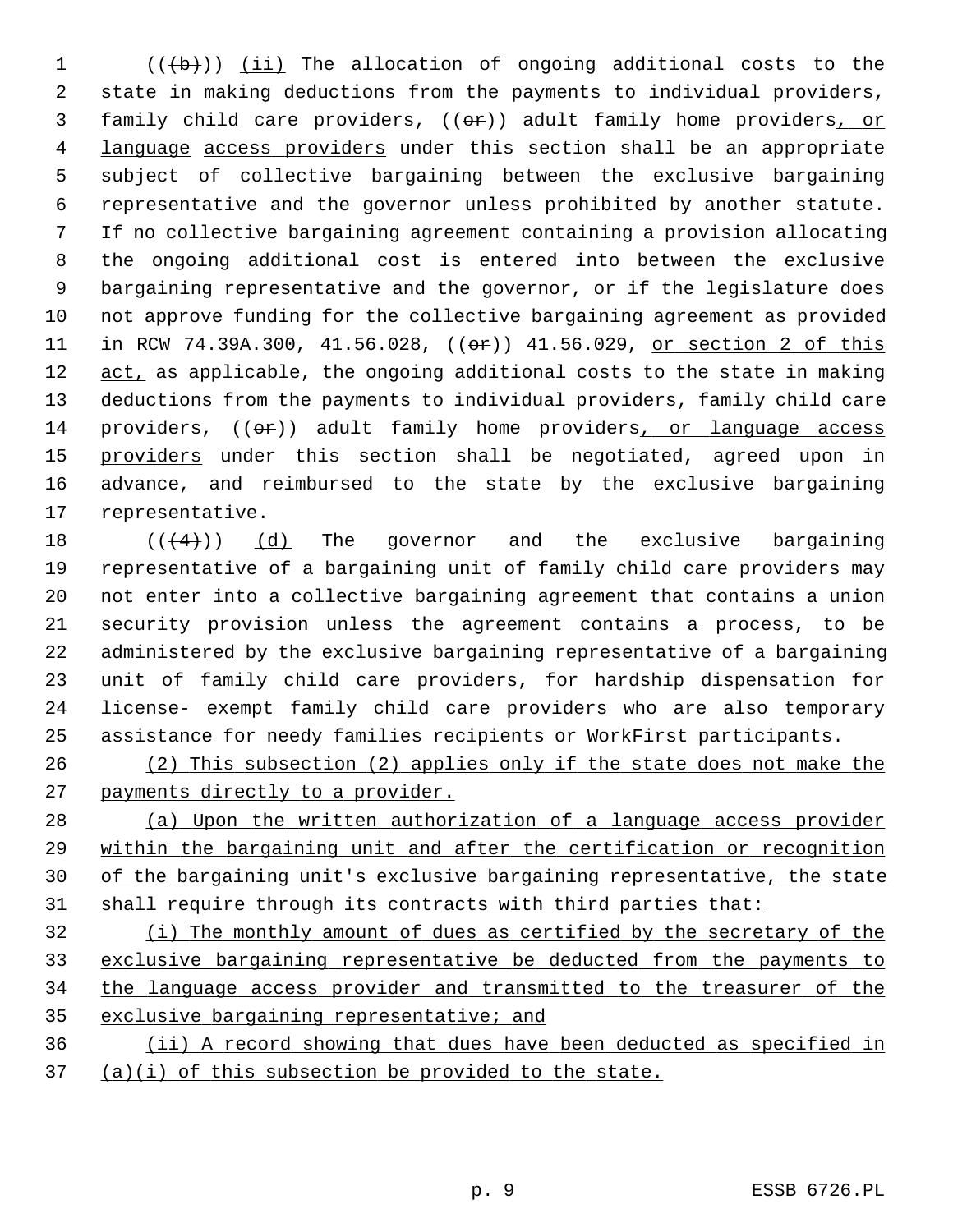(b) If the governor and the exclusive bargaining representative of the bargaining unit of language access providers enter into a collective bargaining agreement that includes a union security provision authorized in RCW 41.56.122, the state shall enforce the agreement by requiring through its contracts with third parties that:

 (i) The monthly amount of dues required for membership in the exclusive bargaining representative as certified by the secretary of the exclusive bargaining representative, or, for nonmembers thereof, a fee equivalent to the dues, be deducted from the payments to the language access provider and transmitted to the treasurer of the exclusive bargaining representative; and

12 (ii) A record showing that dues or fees have been deducted as 13 specified in (a)(i) of this subsection be provided to the state.

14 **Sec. 5.** RCW 41.04.810 and 2007 c 184 s 4 are each amended to read 15 as follows:

16 Individual providers, as defined in RCW 74.39A.240, and family 17 child care providers, ((as defined in RCW 41.56.030, and)) adult family 18 home providers, and language access providers, all as defined in RCW 19 41.56.030, are not employees of the state or any of its political 20 subdivisions and are specifically and entirely excluded from all 21 provisions of this title, except as provided in RCW 74.39A.270, 22 41.56.028, and 41.56.029.

23 **Sec. 6.** RCW 43.01.047 and 2007 c 184 s 5 are each amended to read 24 as follows:

25 RCW 43.01.040 through 43.01.044 do not apply to individual 26 providers under RCW 74.39A.220 through 74.39A.300, family child care 27 providers under RCW 41.56.028, or adult family home providers under RCW 28 41.56.029, or language access providers under section 2 of this act.

29 **Sec. 7.** RCW 74.04.025 and 1998 c 245 s 143 are each amended to 30 read as follows:

31 (1) The department and the office of administrative hearings shall 32 ensure that bilingual services are provided to non-English speaking 33 applicants and recipients. The services shall be provided to the 34 extent necessary to assure that non-English speaking persons are not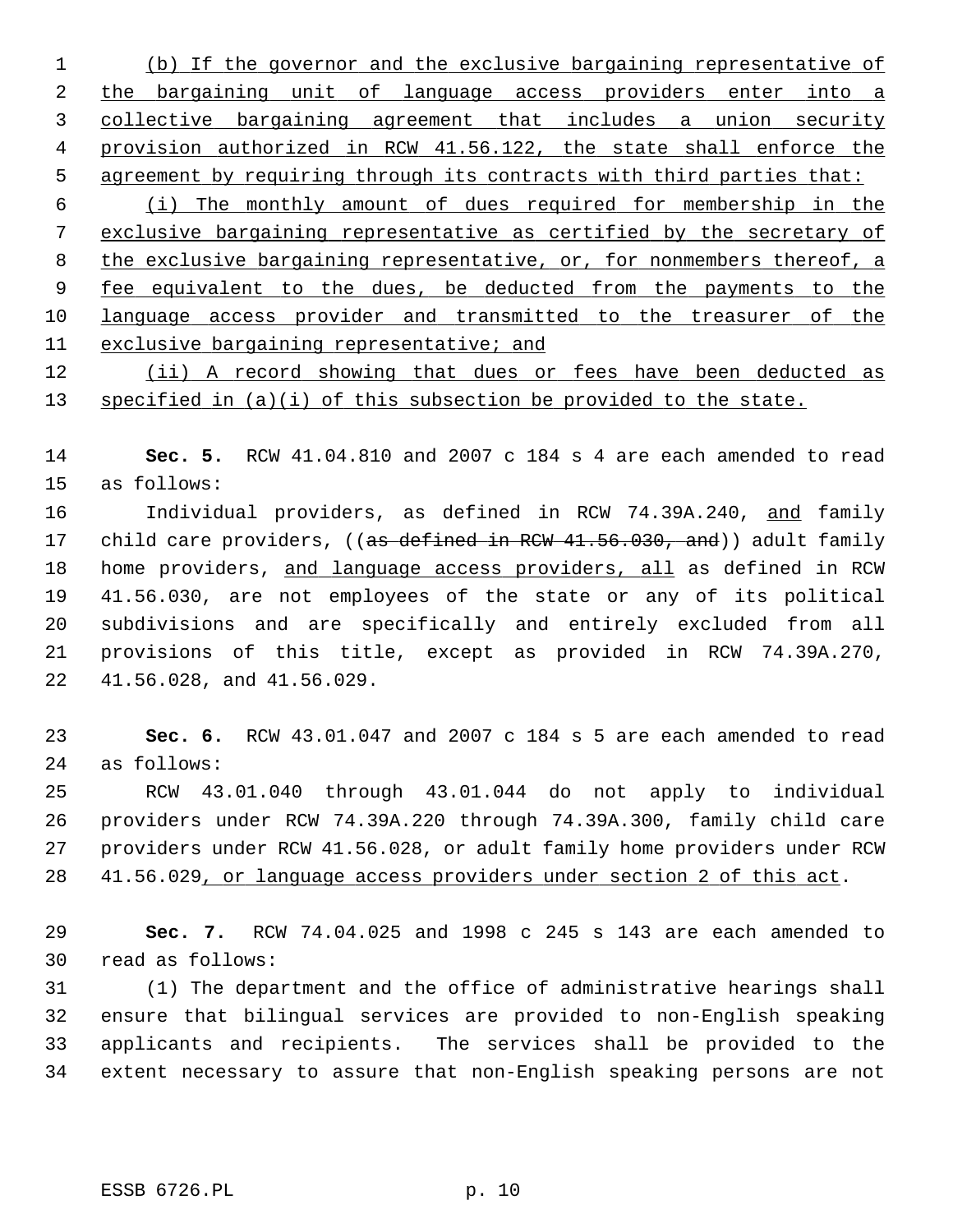1 denied, or unable to obtain or maintain, services or benefits because 2 of their inability to speak English.

 3 (2) If the number of non-English speaking applicants or recipients 4 sharing the same language served by any community service office client 5 contact job classification equals or exceeds fifty percent of the 6 average caseload of a full-time position in such classification, the 7 department shall, through attrition, employ bilingual personnel to 8 serve such applicants or recipients.

 9 (3) Regardless of the applicant or recipient caseload of any 10 community service office, each community service office shall ensure 11 that bilingual services required to supplement the community service 12 office staff are provided through contracts with ((interpreters)) 13 language access providers, local agencies, or other community 14 resources.

15 (4) The department shall certify, authorize, and qualify language 16 access providers as needed to maintain an adequate pool of providers.

17 (5) The department shall require compliance with RCW 41.56.113(2) 18 through its contracts with third parties.

19 (6) Initial client contact materials shall inform clients in all 20 primary languages of the availability of interpretation services for 21 non-English speaking persons. Basic informational pamphlets shall be 22 translated into all primary languages.

23  $((+5))$  (7) To the extent all written communications directed to 24 applicants or recipients are not in the primary language of the 25 applicant or recipient, the department and the office of administrative 26 hearings shall include with the written communication a notice in all 27 primary languages of applicants or recipients describing the 28 significance of the communication and specifically how the applicants 29 or recipients may receive assistance in understanding, and responding 30 to if necessary, the written communication. The department shall 31 assure that sufficient resources are available to assist applicants and 32 recipients in a timely fashion with understanding, responding to, and 33 complying with the requirements of all such written communications.

34 ( $(\frac{+6}{0})$ ) (8) As used in this section( $(\frac{+}{1})$ ):

 (a) "Language access provider" means any independent contractor who provides spoken language interpreter services for department appointments or medicaid enrollee appointments, or provided these services on or after January 1, 2009, and before the effective date of